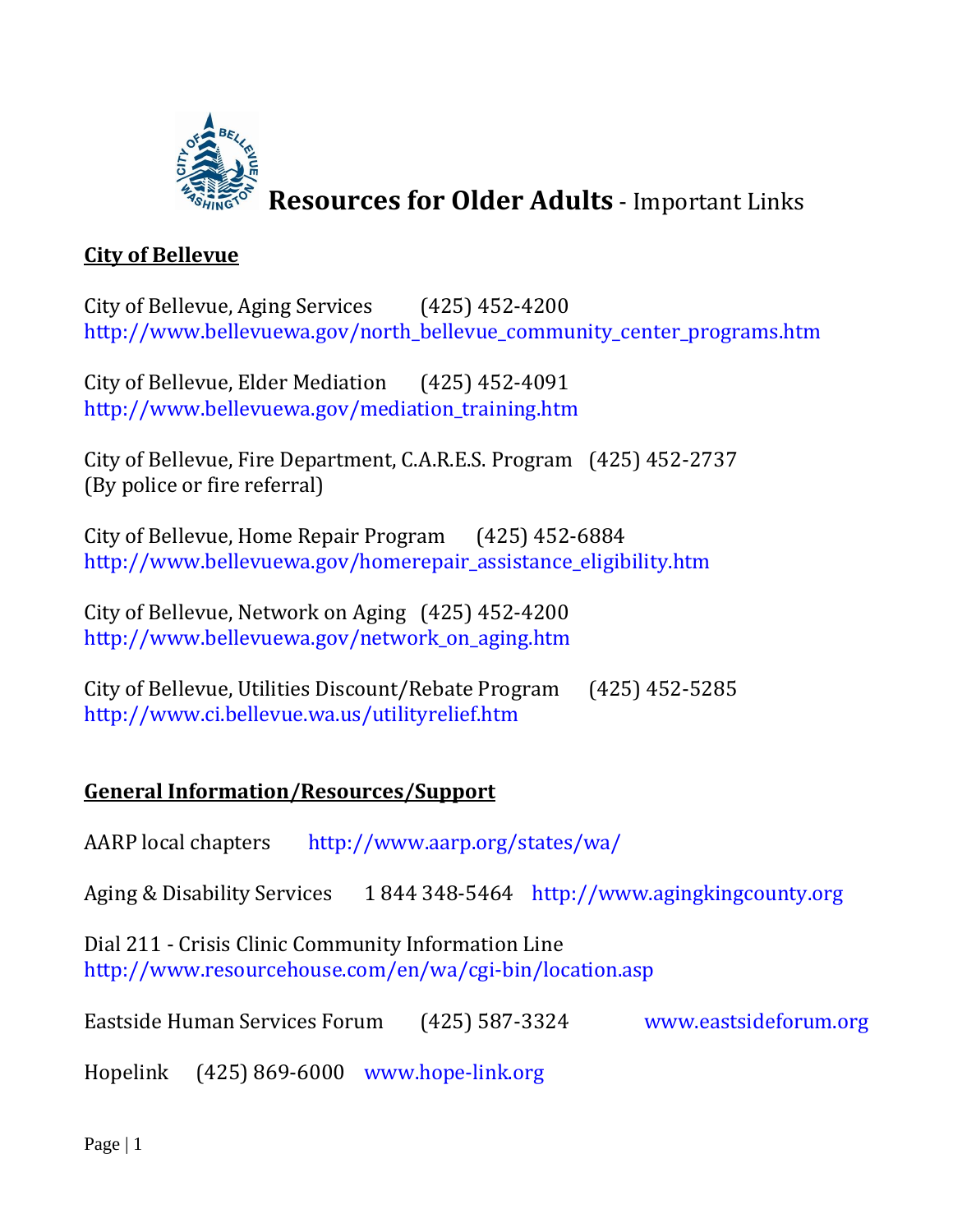Senior Information & Assistance (206) 448-3110 / 1-888-435-3377 <http://www.seniorservices.org/financiallegalprograms/InformationAssistance.aspx>

Smart 911 (206) 296-3908 <http://www.kingcounty.gov/safety/E911/Smart911.aspx>

Solid Ground (206) 694-6700 [www.solid-ground.org](http://www.solid-ground.org/)

United Way of King County (206) 461-3700 [www.uwkc.org](http://www.uwkc.org/)

Volunteer Chore Services (206) 328-5787 [www.ccsww.org/vcs](http://www.ccsww.org/vcs)

## **Adult Day Care/Day Health**

Elder and Adult Day Services (425) 867-1799 [www.eads-cares.org](http://www.eads-cares.org/)

### **Domestic Violence**

Dept of Social & Health Services (DSHS) 1 (866) 221-4909 for 24-hr emergency line. 1 (800) 562-6078 for crimes in adult family home, assisted living facility, nursing home or certified community residential (supported living) setting. 1 (866) 221-4909 for crimes outside of an adult living situation.

King County Sexual Assault and Resource Center (425) 226-5062 [www.kcsarc.org](http://www.kcsarc.org/)

LifeWire (formerly Eastside Domestic Violence Program) (425) 562-8840 [www.lifewire.org](http://www.lifewire.org/)

#### **Elder Abuse**

Adult Abuse Prevention 1-866-363-4276 [www.aasa.dshs.wa.gov](http://www.aasa.dshs.wa.gov/)

## **Ethnic Resources**

Asian Counseling and Referral Service (206) 695-7600 [www.acrs.org](http://www.acrs.org/)

Page | 2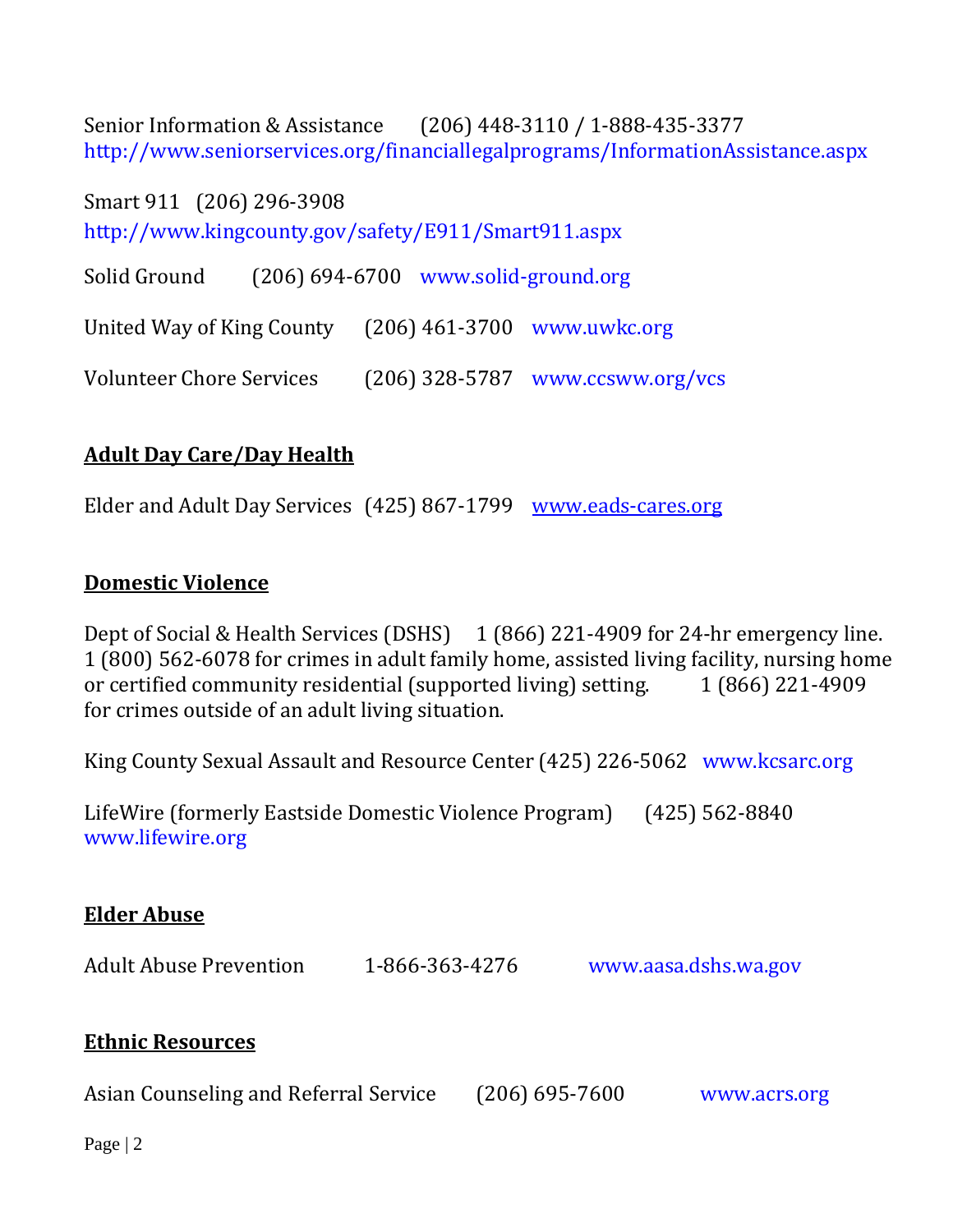Chinese Information & Service Center (206) 624-5633 [www.cisc-seattle.org](http://www.cisc-seattle.org/) Cultural Navigator Program (206) 624-5633 x 4131 [www.cisc-seattle.org](http://www.cisc-seattle.org/) Indian Association of Western Washington (206) 805-8976 [iawwsenior@hotmail.com](mailto:iawwsenior@hotmail.com) Sea Mar Community Health Centers (206) 763-5277 [www.seamarchc.org](http://www.seamarchc.org/)

## **Health Insurance**

Benefits Checkup 1-800-Medicare (633-4227) [www.mymedicarematters.org](http://www.mymedicarematters.org/) Statewide Health Insurance Benefits Advisors (SHIBA) 1-800-562-6900 [http://www.insurance.wa.gov/consumers/SHIBA\\_HelpLine/dirdefault.asp](http://www.insurance.wa.gov/consumers/SHIBA_HelpLine/dirdefault.asp)

Washington Health Plan Finder (360) 688-7700 [www.wahealthplanfinder.org](http://www.wahealthplanfinder.org/)

### **Health/Fall Prevention**

Alzheimer's Association of Western Washington (206) 363-5500 http://www.alz.org/alzwa/

American Geriatric Society [www.americangeriatrics.org](../../../Parks_Shared/REC/NBCC/Cathy/www.americangeriatrics.org)

Evergreen Care Network (425) 899-3200 <http://www.evergreenhealthcare.org/services/network/default.htm>

Fall Prevention Center of Excellence (213) 740-1364 [www.stopfalls.org](../../../Parks_Shared/REC/NBCC/Cathy/www.stopfalls.org)

Group Health Resource Line (206) 326-2800

Hearing Loss Association of Washington <http://hearingloss-wa.org/> For information on the Bellevue Chapter contact Steve Pettijohn: 360 668-3180 or SPettijohn@msn.com

International Community Health Service (low-cost medical and dental) (425) 373-3299 [www.ichs.com/bellevue](http://www.ichs.com/bellevue)

Page | 3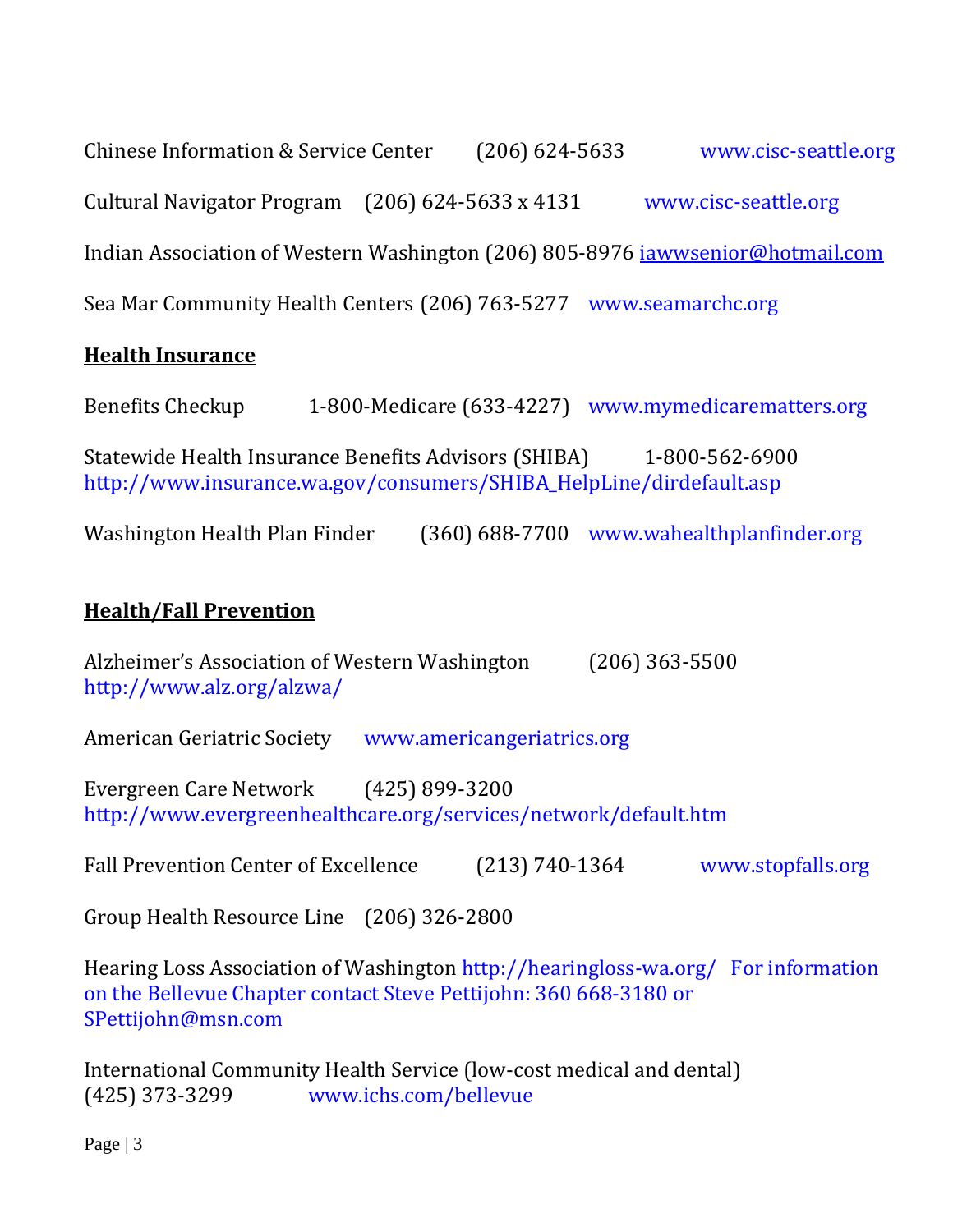National Center for Injury Prevention & Control 1-800-CDC-INFO (232-4636) <http://www.cdc.gov/ncipc/factsheets/adultfalls.htm> One Step Ahead-Fall Prevention Program- King County EMS (206) 296-4693 <http://www.kingcounty.gov/health> Overlake Hospital Senior Care (425) 688-5800 http://www.overlakehospital.org/programs.aspx?id=180 **Housing/Homelessness** A Regional Coalition for Housing (ARCH) (425) 861-3676 [www.archhousing.org](http://www.archhousing.org/) City of Bellevue Major Home Repair Program (425) 452-4069 [www.cityofbellevue.gov](http://www.cityofbellevue.gov/) Committee to End Homelessness in King County (206) 263-9085 [www.cehkc.org](http://www.cehkc.org/) Congregations for the Homeless (day center, shelter and housing for single men) (425) 749-8369 www.**cfhomeless**.org King County Housing Authority (206) 574-1100 [www.kcha.org](http://www.kcha.org/) Seattle/King County Coalition for the Homeless [www.homelessinfo.org](http://www.homelessinfo.org/) Senior Services Minor Home Repair Program (206) 448-5751 [www.seniorservices.org](http://www.seniorservices.org/) Sophia Way (shelter and day center for homeless single women) (425) 463-6286 [www.sophiaway.org](http://www.sophiaway.org/) Washington State Long Term Care Ombudsman, King County (206) 623-0816 <http://www.ltcop.org/> or http://www.waombudsman.org/staff/ YWCA East King County (206) 461-4882 [www.ywcaworks.org](http://www.ywcaworks.org/)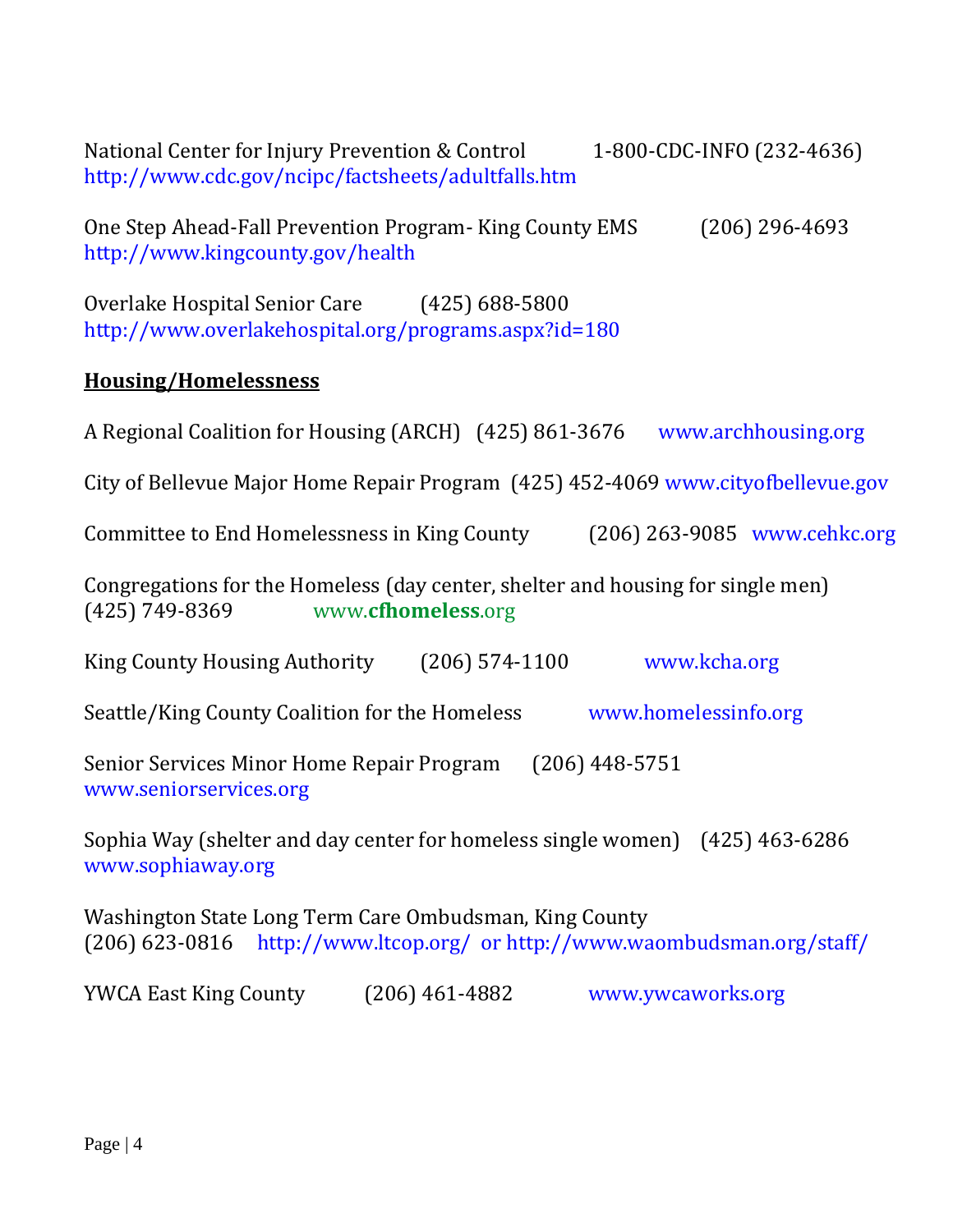## **Immigration**

Northwest Immigrant Rights Project (206) 587-4009 [www.nwirp.org](http://www.nwirp.org/)

US Immigration Office- Tukwila 1 800 375-5283 **com**/**tukwila**-**wa**/**immigration-office**

#### **Legal**

Columbia Legal **columbialegal**.org

Eastside Legal Assistance Program (425) 747-7274 <http://www.elap.org/>

King County Bar Association (206) 267-7100 www.**kcba**.org

Washington State Senior Lobby (360) 754-0207 www.**waseniorlobby**.org

#### **Legislative Advocacy**

Washington State Senior Lobby (360) 754-0207 http://www.waseniorlobby.org/

#### **Mental Health and Substance Abuse Treatment**

National Association for the Mentally Ill (NAMI) Eastside 425-885-6264 [www.nami-eastside.org](http://www.nami-eastside.org/)

Sound Mental Health (425) 653-4900 [http://www.smh.org](http://www.smh.org/) Therapeutic Health Services (425) 747-7892 [www.ths-wa.org](http://www.ths-wa.org/)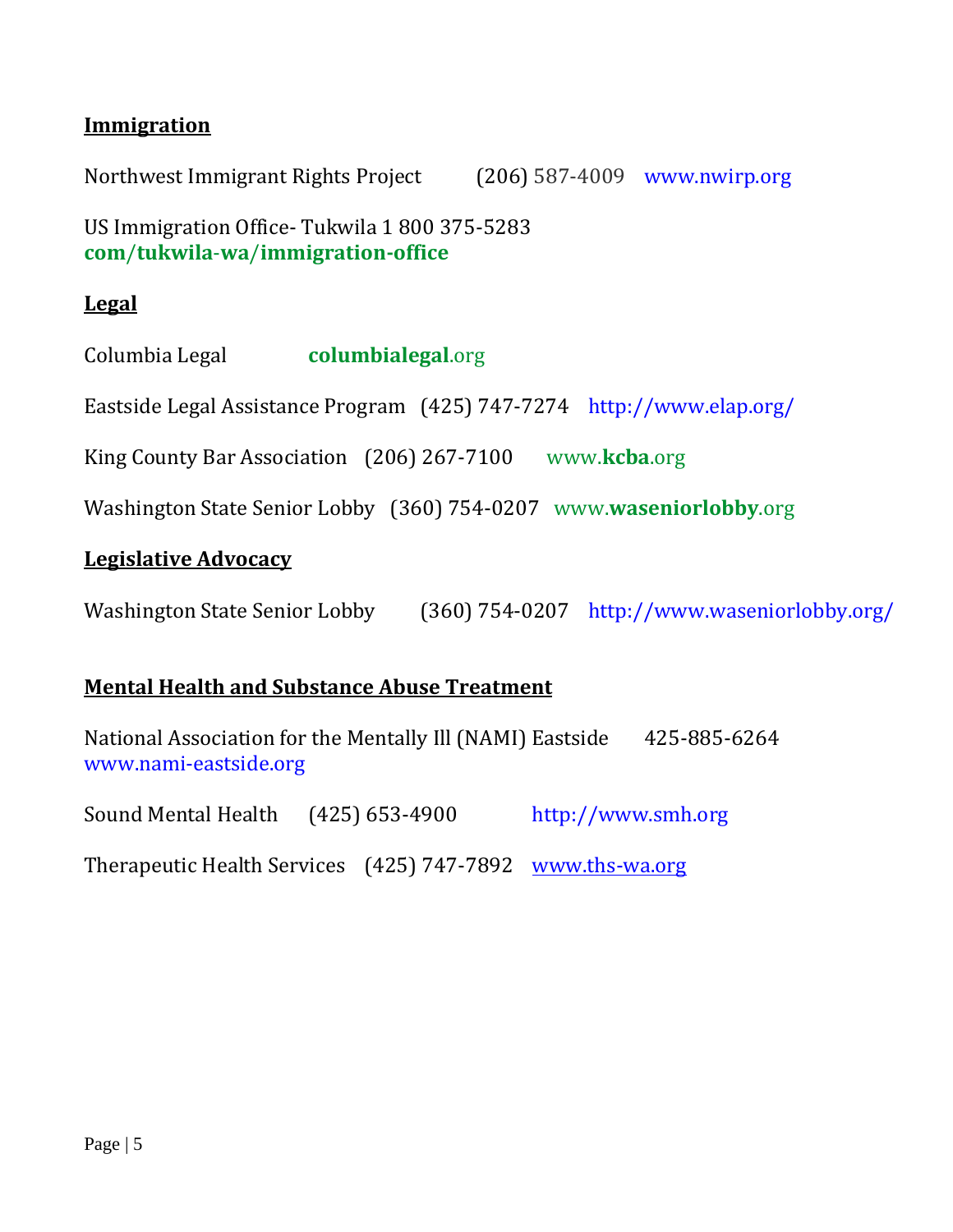## **Nutrition/Meals**

Catholic Community Services of Western Washington (253) 474-1200 [www.ccsww.org/site/PageServer?pagename=seniors\\_seniornutritionprogram](http://www.ccsww.org/site/PageServer?pagename=seniors_seniornutritionprogram)

Jubilee REACH (425) 746- 0506 [www.jubileereach.org](http://www.jubileereach.org/) – Food Bank Renewal Food Bank (425) 736-8132 3x per week Salvation Army (meals) (425)452-7300 [www.salvationarmynw.org](http://www.salvationarmynw.org/) Senior Services Community Dining (206) 448-5768 [www.seniorservices.org/foodassistance/CommunityDining/Locations.aspx](http://www.seniorservices.org/foodassistance/CommunityDining/Locations.aspx)

Senior Services Meals on Wheels (206) 448-5767 [www.seniorservices.org/foodassistance/mealsonwheels.aspx](http://www.seniorservices.org/foodassistance/mealsonwheels.aspx)

### **Transportation**

Eastside Easy Rider Collaborative 425-943-6769 [www.eastsideeasyrider.org](http://www.eastsideeasyrider.org/) Eastside Friends of Seniors (425) 369-9120 [www.eastsidefriendsofseniors.org](http://www.eastsidefriendsofseniors.org/)

Hopelink Transportation (425) 943-6789 <http://www.hope-link.org/gethelp/transportation>

Metro Transit Accessible Services (206) 205-5000 <http://metro.kingcounty.gov/tops/accessible/programs/access.html>

Senior Services Volunteer Transportation (206) 448-5740 <http://www.seniorservices.org/transportation/VolunteerTransportation.aspx>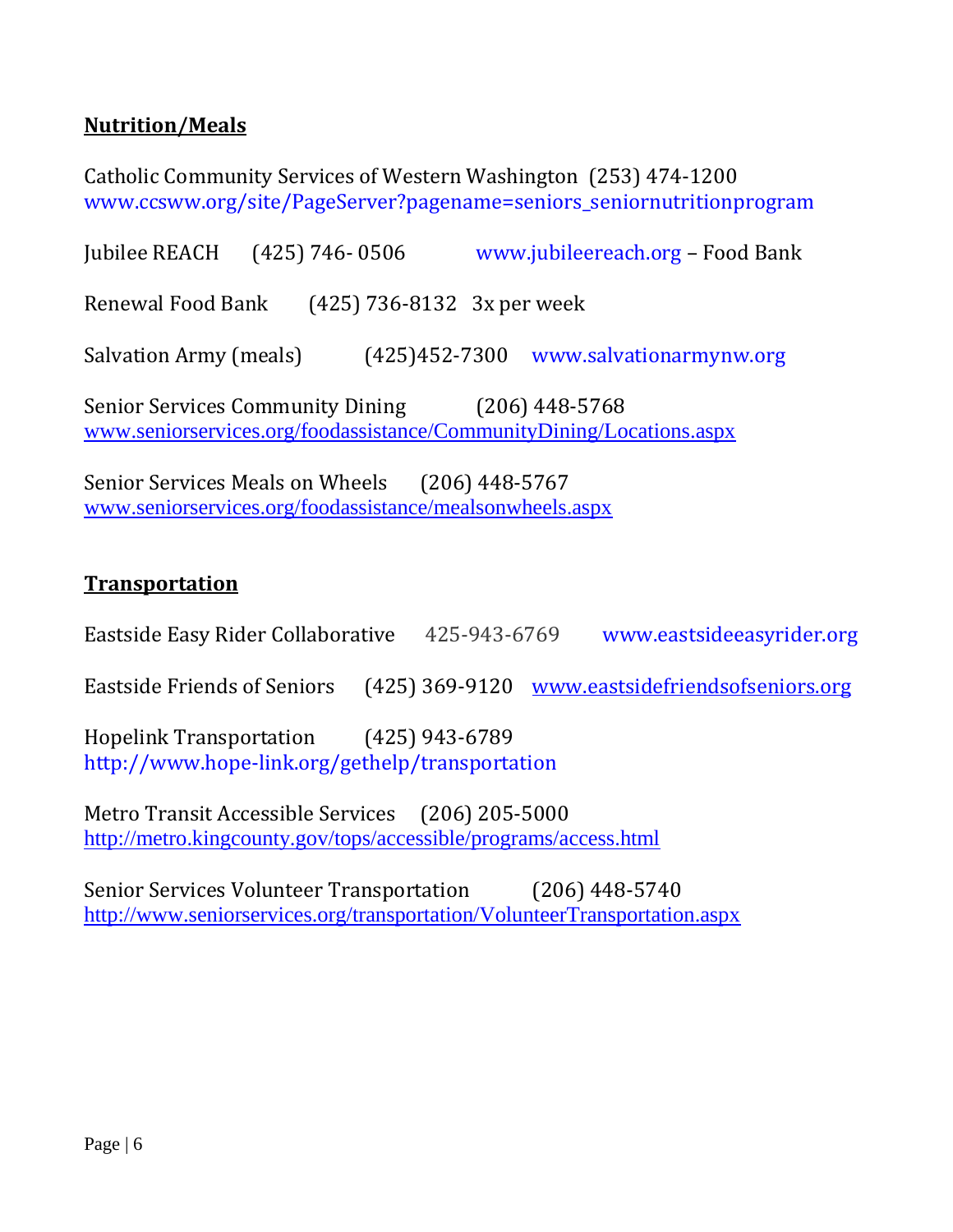### **Veterans**

King County Veterans Program (206) 296-7656 <http://www.kingcounty.gov/socialservices/veterans.aspx>

US Department of Veteran's Affairs 1-800-827-1000 <http://www.va.gov/>

Benefits – National Association of Senior Veterans 1800 352-2919 **nasv**.org

#### **Volunteering**

Eastside Time Bank Program (206) 818- 4606 **eastside**.t**banks**.org

RSVP-Retired and Senior Volunteer Program (206) 694-6785 or (206) 694-6786 **rsvp**wv.org

#### **Federal Agencies/National Resources**

Administration on Aging (202) 619-0724 [www.aoa.gov](../../../Parks_Shared/REC/NBCC/Cathy/www.aoa.gov)

Alliance for Retired Americans [www.retiredamericans.org](http://www.aoa.gov/AoARoot/Site_Utilities/Standard_External_Disclaimer.aspx?redirection=http://www.retiredamericans.org)

American Foundation for the Blind (AFB) SeniorSite [http://www.afb.org/seniorsitehome.asp](http://www.aoa.gov/AoARoot/Site_Utilities/Standard_External_Disclaimer.aspx?redirection=http://www.afb.org/seniorsitehome.asp) 

American Geriatrics Society [www.americangeriatrics.org](http://www.aoa.gov/AoARoot/Site_Utilities/Standard_External_Disclaimer.aspx?redirection=http://www.americangeriatrics.org)

American Society on Aging [www.asaging.org](http://www.aoa.gov/AoARoot/Site_Utilities/Standard_External_Disclaimer.aspx?redirection=http://www.asaging.org)

National Committee to Preserve Social Security and Medicare [www.ncpssm.org](http://www.aoa.gov/AoARoot/Site_Utilities/Standard_External_Disclaimer.aspx?redirection=http://www.ncpssm.org) P

National Council on Aging 571 527-3900 [www.ncoa.org](../../../Parks_Shared/REC/NBCC/Cathy/www.ncoa.org)

Social Security Online 1-800-772-1213 [www.ssa.gov](http://www.ssa.gov/)